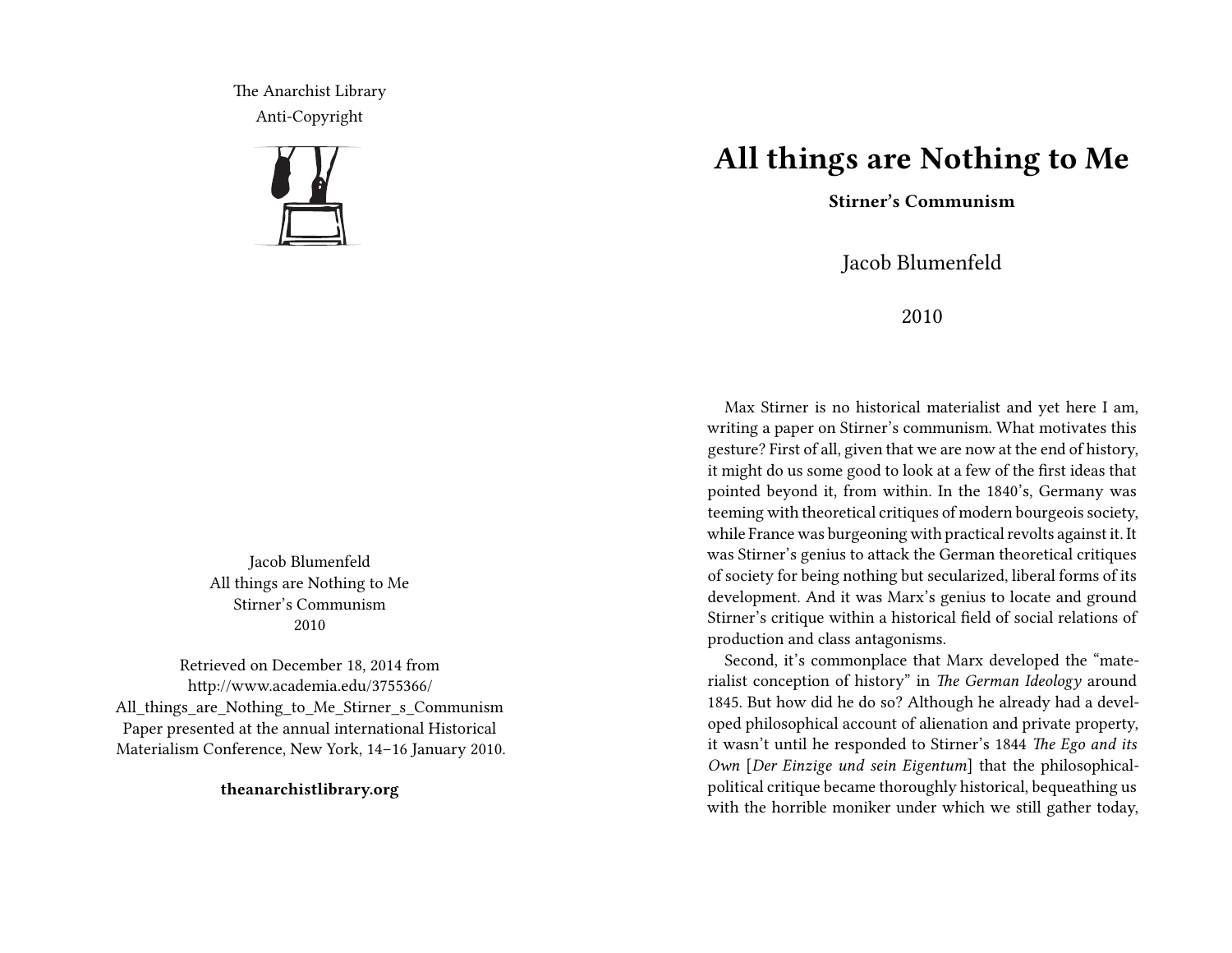"historical materialism." If the reading of Stirner gave humanity the weapon of historical materialist critique, then what else can it give us today? Is there a way to read Stirner afresh, as Engels first did when he wrote to Marx on Nov 19th 1844, that:*"Clearly Stirner is the most talented, independent and hard-working of the 'Free', but for all that he tumbles out of idealistic into materialistic abstraction and ends up in limbo."* (Engels, 1982: 13)

What is this limbo that Stirner falls into? It is precisely the limbo between idealism and materialism, between heaven and earth/hell; Stirner's theory has finally escaped idealist presuppositions, but has not moved beyond idealist targets. In other words, Stirner starts with real individuals, but seeks to move forward through confronting idealist fantasies, through acts of theoretical combat, of demystifiying abstractions such as God, Man, State, Society, Morality, Justice, Labor, Equality, Freedom, Love, and Revolution. In one of his more spectacular moments, Stirner names the imperative of his egoism as "storming heaven" [*Himmelsstürmen*] which can only be finished with the "real, complete downfall of heaven." Even Satan was too narrow, for he focused solely on Earth. This technique he eventually calls, desecration.

Engels again: "This egoism is taken to such a pitch, it is so absurd and at the same time so self-aware, that it cannot maintain itself even for an instant in its one-sidedness, but must immediately change into communism. In the first place it's a simple matter to prove to Stirner that his egoistic man is bound to become communist out of sheer egoism. That's the way to answer the fellow." (1982: 12)

And so the response to Stirner, the majority of the manuscript of *The German Ideology* is an attempt to prove that egoism must immediately "change into communism", that "egoistic man" is bound to become "communist" out of egoism alone. But not only this. Engels: *"But we must also adopt such truth as there is in the principle. And it is certainly true that we must first make a cause our own, egoistic cause,*

Deleuze, G. (1983) *Nietzsche and Philosophy* translated by Hugh Tomlinson. New York, NY: Columbia University Press

Engels, F. (1982) 'Engels to Karl Marx, 19 November 1844' in *Karl Marx and Frederick Engels Collected Works 38* New York: International Publishes, 9-14

Marx, K. and Engels, F. (1975) "The German Ideology" in *Karl Marx and Frederick Engels Collected Works 5* New York: International Publishes, 19-585

Stirner, M. (1995) *T he Ego and Its Own*. edited by David Leopold. Cambridge, England: Cambridge University Press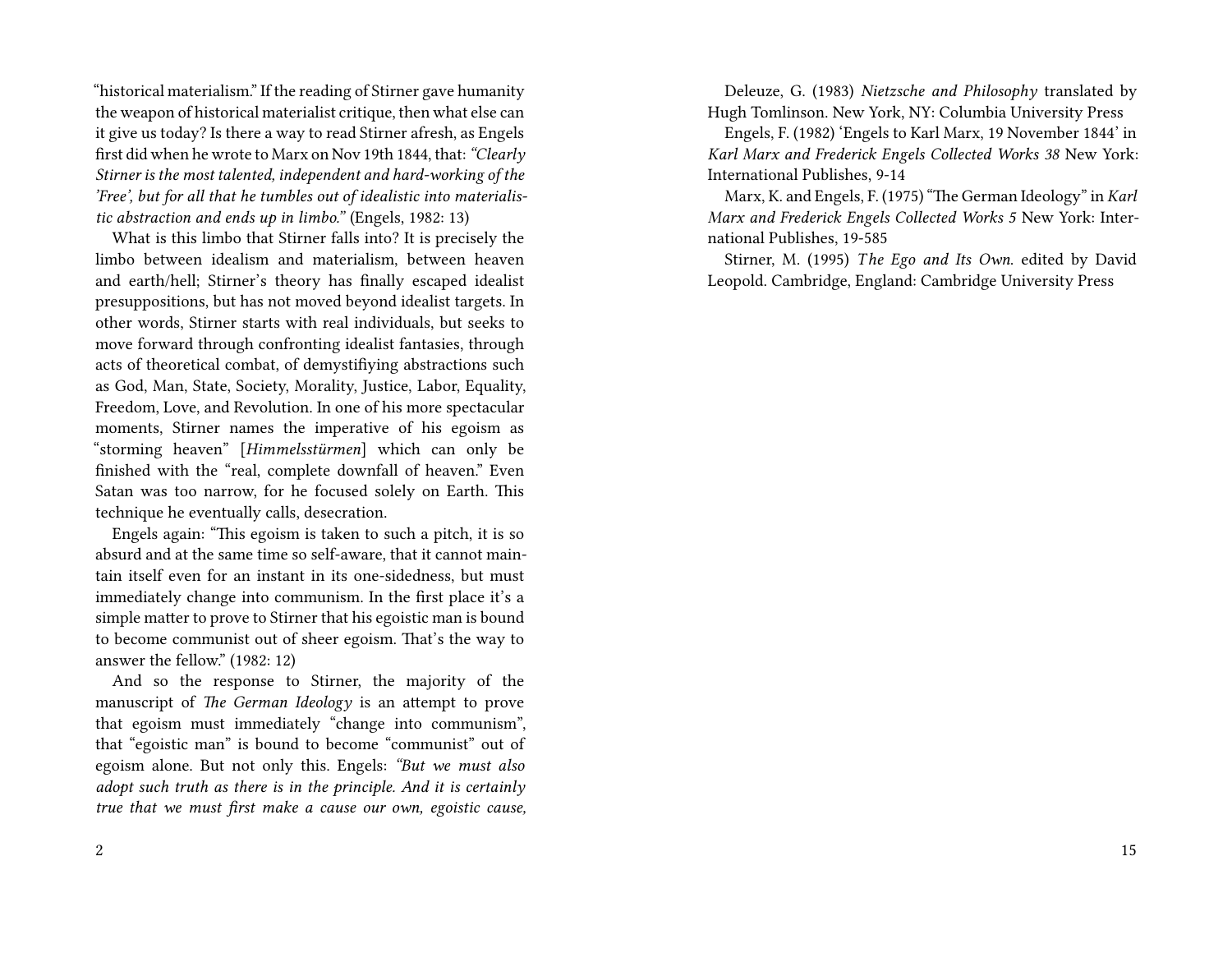rules. *If the thing cannot be nothing to me*, then it is not properly mine.

To make the world one's property cannot occur without the dissolution of the bourgeois state and civil society: Stirner: "We two, the state and I, are enemies. I, the egoist, have not at heart the welfare of this "human society," I sacrifice nothing to it, I only utilize it; but to be able to utilize it completely, I transform it rather into my property and my creature; that is, I annihilate it, and form in its place the *Union of* Egos [*Verein von Egoisten*]." (1995, p. 161) Stirner's communist union, or commune, is not guaranteed to last though, especially if its form of organization pre-determines its content. He goes on: "The dissolution of society is intercourse or union. . . [But] if a union has crystallized into a society, it has ceased to be a union [*vereingun*]; for a union is an incessant self-uniting; if it has become a unitedness, come to a standstill, degenerated into a fixity; it is —*dead* as union, it is the corpse of the union or the coalition, it is society, community." (1995, p. 271)

When society or community becomes the privileged form of the individual's self-relation, then the task of the unique is to desecrate the community as much as possible. Yes, capital desecrates the world, wastes and squanders it. But the unique doesn't retreat in the face of this, rather they outdesecrate, outwaste, and outown capital. The communist subject that is produced in such activity is not some Nietzschean *ubermensch*, but what Stirner calls an *Unmensch*, an *un-man*, one who's being is indifferent to the formal structures which seek to capture it, classify it, identify it, work it.

To conclude, I'll leave you with Stirner's ethical problem: "the question runs not how one can acquire life, but how one can squander it, enjoy it; or, not how one is to produce the true self in himself, but how one is to dissolve himself, to live himself out." (1995, p. 284) This is still our question today.

## **Bibliography**

*before we can do anything to further it – and hence that in this sense, irrespective of any eventual material aspirations, we are communists out of egoism also…"* (1982: 12) Not only does egoism lead to communism, but egoism is the *first cause of* communism, its ground and foundation, that "irrespective of any material aspirations" makes us communists. Again from Engels: *"We must take our departure from the Ego, the empirical, flesh-and-blood individual."* (1982:12)

This is what reading Stirner did to Engels. To Marx we're not so sure, since the letter in which he described his initial reaction has been lost. Whatever it made him feel at first, it eventually provoked a lengthy 400 page vitriolic response. I can go on about the monumental importance that reading Stirner was for Nietzsche, Emma Goldman, Jules Bonnot, Renzo Novatore, Carl Schmitt, Gustav Landauer, Victor Serge, Marcel Duchamp, and the Situationist International, but I won't. I recommend you all to follow through on it for yourselves. If nothing else, reading Stirner has historically been a source of reawakening the spirit of revolt that animates communist and anarchist critique, a source grounded not in any social cause or political ideal, but first of all in one's relationship to their own life.

Third, does the movement from left Hegelians through Stirner to Marx mimic the structure of bland critique implicit in the left today? The young Hegelians, the "Free", criticized bourgeois society for not living up to its ideal of *man*, of failing to bring justice,equality, freedom, blah blah blah to all who live within the modern state. They criticized governments, advocated for "social justice", wrote in newspapers and signed petitions. Are they not the cell form of the modern activist of today, the liberal/socialist/democrat/critic who endlessly searches for the latest ideal to foreground the hypocrisy of the state?They both advocate for "people power", for self-managed "free states", for the triumph of a secular humanity against the backwardness of religion. Against this, Stirner attacks the foundations upon which such critiques stand, that is, the ideas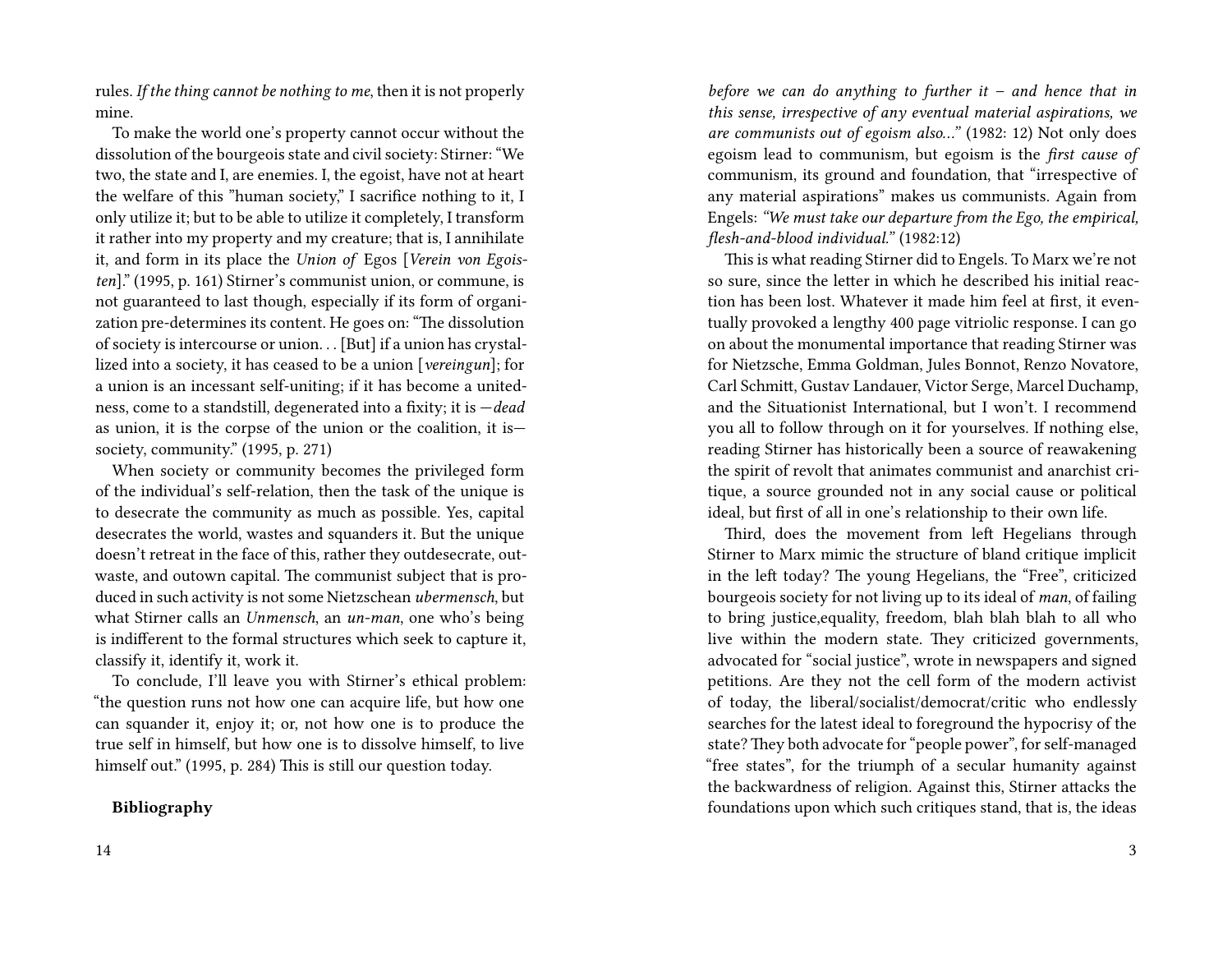of Man, State, Law, Justice, and Equality, Society and Freedom, arguing that all such values or ideas are *spooks* or abstractions that obfuscate one's own real condition, turning the ideal itself into the foundation of the material. Stirner's anti-moral, anti-libertarian, anti-statist, anti-work critique ends up in a call for *insurrection* against revolution, for whereas "the Revolution aimed at new *arrangements*; insurrection leads us no longer to *let* ourselves be arranged." (Stirner, 1995: p. 279) Is this not the original form of the contemporary insurrectionary critique of liberal/socialist activism? Does not the razor of insurrection cut through the crap of abstractions that litter the field of possibilities for the future, possibilities such as "participatory economics," "socialism for the 21st century,", "democracy-to-come," "self-management", "eco-socialism" etc.? Stirner sees no hope outside the negation of the present, the rendering of all things into nothing to me, the dissolution of the world as such. Only by patiently attending to each particular abstraction, and pulling at its roots, can something like a future be possible. For Stirner, all metaphysical roots lead back to the hyper-abstractions of God or State, Politics or Theology, or rather, to the original indistinction between the two. If anything remains separate from individuals, as Marx says, then alienation has not been overcome, and communism is still not achieved.

With the critical critics demolished, with the Left revealed as to its true function,what is left to be done? Marx's project in the mid 1840's is not to abandon Stirner's intervention and return to the pre-Stirnerian critiques of young Hegelians, but rather to materially ground the cause of the abstractions that Stirner fights against. One by one, Marx is able to locate the material, social relations that give birth to dominant abstractions of the day. Stirner's project is to trace modern liberal ideas to their dependence on God or State, and then to desecrate them completely, advocating for crime, the inhuman, and secession. Marx, on the other hand, situates Stirner's critique

4

not a material good. "My property is not a thing, since this has an existence independent of me; only my might is my own. Not this tree, but my might or control over it, is what is mine." (1995, p. 245)

Stirner's point is that this expropriation is not merely a tactic to respond to the contemporary capitalist mode of production; rather, *expropriation is internal to the logic of property as such*. Property is always being-expropriated, and so the goal should not be to give it up to some other body, some "democratically run" proprietor, but rather for all to be given the chance to expropriate for themselves.

Property is a relation, a certain manifestation of force that binds an object to an owner without it in turn determining the owner himself. Since property is not guaranteed by any authority, it is ultimately precarious, continuously at risk of escape. Property can be lost in two ways: it can either be taken by another (by one's power) or it can lose itself by transforming into something fixed, independent, solid, or sacred. If I don't keep guard over myself, what I consider *mine* can become *other*, it can become my owner.

Stirner: "I want only to be careful to secure my property to myself; and, in order to secure it, I continually take it back into myself, annihilate it in every movement toward independence and swallow it before it can fix itself and become a 'fixed idea' or a 'mania'." (1995, p. 128) If property becomes a *mania*, then it controls me, it determines me; it is not mine, but I am its. To test whether one *has* property or whether property *has them* is then the test of its abuse, violation, destruction. To destroy property is to reveal who is the true owner of it. When workers go on strike and destroy their own tools, when youth riot, burn their own neighborhoods and loot their own stores, when students occupy their own universities and render them inoperative, it is an assertion of ownership over the property in question, an assertion of power that validates the criteria of who and what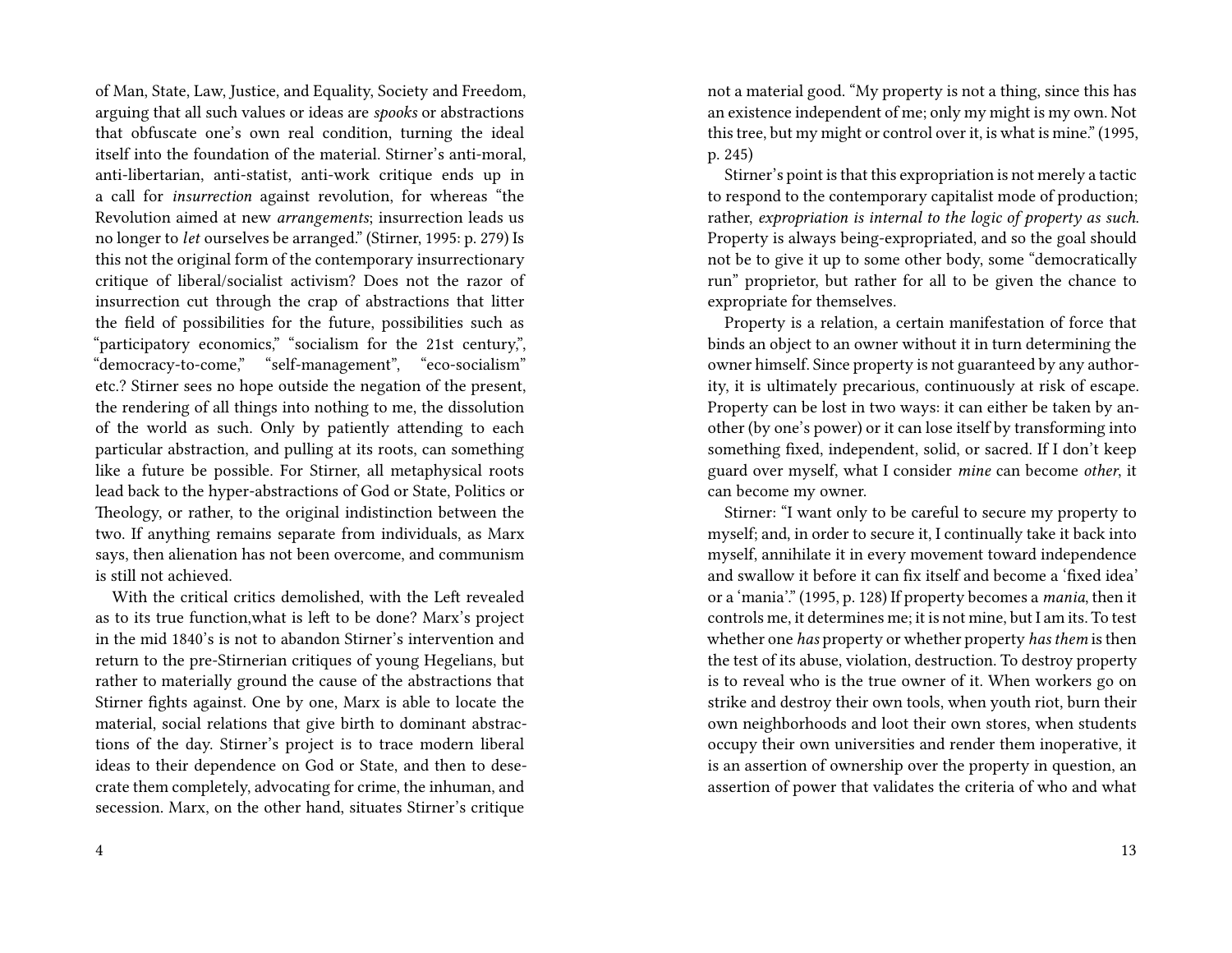self" and exist *only* in consuming, in which "consuming my presuppositions," I am? It seems as though consumption means to continually recycle the creations or posit-ions of myself *as* myself. To recycle them, is to abuse their purpose, destroy their independence, dissolve their substantiality, and (re)use them for something again, anything at all. This is the perpetual cycle of consumption and creation, the logic of use and abuse which Stirner will call *property* [*Eigentum*].

"What then is my property?" Stirner asks at one point. Answering himself, he says, "nothing but what is in my *power!* To what property am I entitled? To every property to which I – *empower myself* . . . I give myself the right of property in taking property to myself, or giving myself the proprietor's *power*, full power, empowerment."(1995, p. 227) Property is not itself the object which we own, although we speak of it that way. Property, more properly, is the quantity of *power* between the object or quality and myself. Property is *mine* insofar as power is mine.

Property is not a right, but an act of self-empowerment. It is always *self* -empowering because the power to appropriate is in *me*. I own my power as much as I own my property, but my power is a special property—it is the only one that is capable of *making property itself*. One can easily compare this with what Marx will call labor-*power*, that unique use-value whose use is in creating other use-values.

"Property," Stirner writes, "is the expression for *unlimited dominion* over somewhat (thing, beast, man) which 'I can judge and dispose of as seems good to me.' According to Roman law, indeed. *'jus utendi et abutendi re sua, quatenus juris ratio patitur'*, an exclusive and unlimited right; but property is conditioned by might." (1995, p. 223) Instead of seeing property as something constrained "within the law," he takes property *solely* as a relation of power *against the law*.

Property is simultaneously occupation, expropriation, and reappropriation; it is an activity, a deployment of force, and of everything within the orbit of private property or what eventually becomes the concept of *capital*. God and State, Equality and Freedom are all generated historically by the material relations amongst humans in capitalist society. For Marx, these ideal abstractions come from the real abstraction of capital, the alienated form of human activity in the modern exchange society of commodity production which submits all content of human action to the form of labor directed towards value. Marx, in the *German Ideology*, paints Stirner as both a modern Don Quixote and a new Paul, a knight errant and a militant apostle against the old Gods, who however doesn't necessarily confront the material relations upon which such Gods are maintained. Stirner's unique individual, the *Einzige*, the ego who is able to fully develop their capacities, is only possible to Marx in fully developed communism, in which material relations are sutured to individual power, and not to the drive for valorization. Stirner's egoism is Marx's communism seen from the first person singular perspective. It is not the negation of the individual, but its realization. In response to Stirner in the *German Ideology* Marx writes (and notice the focus on individuals and individuality):

We have already shown above that the abolition of a state of affairs in which relations become independent of *individuals*, in which *individuality* is subservient to chance and the personal relations of *individuals* are subordinated to general class relations, etc. — that the abolition of this state of affairs is determined in the final analysis by the abolition of division of labour . . .

Within communist society, the only society in which the genuine and free development of *individuals* ceases to be a mere phrase, this development is determined precisely by the connection of individuals, a connection which consists partly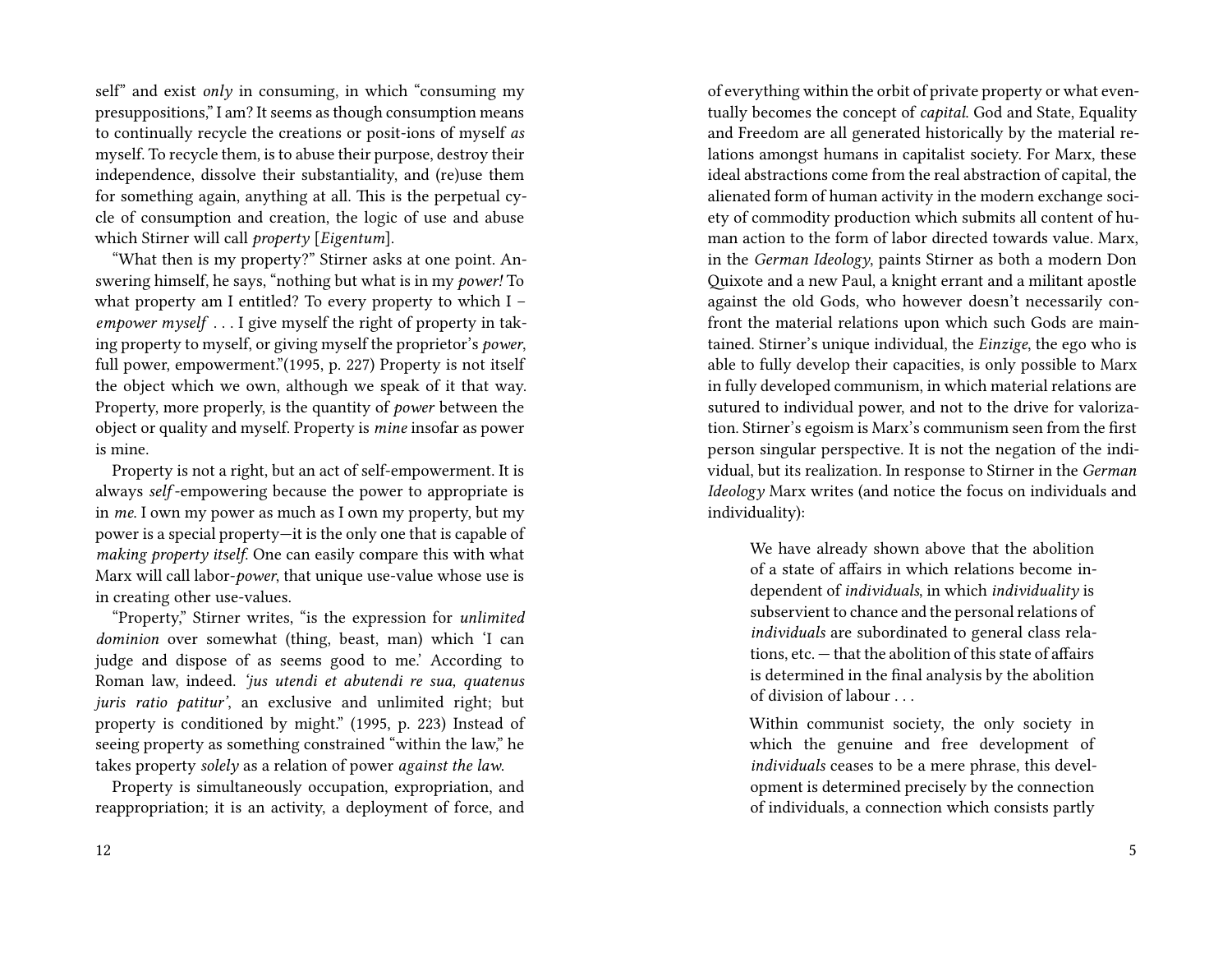in the economic prerequisites and partly in the necessary solidarity of the free development of all, and, finally, in the universal character of the activity of individuals on the basis of the existing productive forces. (Marx and Engels, 1975: 438, 439. Emphasis mine)

Marx also ties Stirner's critique to the proletarian struggles that are already occurring in Western Europe. For Marx, criticism doesn't need to *represent* such struggles, but rather only *express* their target in the fullest way possible. This target, which Stirner theoretically clears the ground for, is capital, and the proletarian insurrections of the 1840's are all implicitly if not explicitly in line against it.

Is there a Marx of today, a critique which locates the insurrectionary response to the left in a global field of antagonism against the target of capital? I don't think so, but I guess that's why we're here now. Perhaps this is the need, to connect proletarian revolt to their object in a manner which explains the dynamics of capital and self, property and its negation.

With that said, I will now begin a brief introduction to Stirner's thought. First, through an analysis of the line in which he starts and ends his text, and second, with a discussion of his notion of ego, consumption and property.

*Ich hab' Mein Sach' auf Nicht gestellt*. All things are Nothing to Me. I have set my affair on nothing. I place my trust in Nothing. – That's how it begins, and follows,

What is not supposed to be my concern! First and foremost, the good cause, then God's cause, the cause of mankind, of truth, of freedom, of humanity, of justice; further, the cause of my people, my prince, my fatherland; finally, even the cause of Mind, and a thousand other causes. Only my cause is never to be my concern. *Shame on the egoist who thinks only of himself!*

6

realizes substance, the unique negates and realizes property, the proletariat negates and realizes capital.

Back to the text. This nothingness is not be taken "in the sense of emptiness," Stirner remarks in his opening, but rather in the sense of *that from which and into which creation creates*; in other words, presentation, appearance – labor. The name of this void from which our 'subjectivity' emerges is called *Ego* [*Ich*], or "I." The ego is not the name of the identity of consciousness with itself in self-consciousness, but rather the name of an operation that traverses an abyss.

Stirner is struggling with conceptualizing the uniqueness of the nothing, its singularity. As the nothingness into which all else can be consumed and dissolved, the nothing *stands apart* in its nothingness. As Alain Badiou says of the *void*, it is different in its indifference. As Marx says of the proletariat, its unique secret is to be the universal negation of society, the "I am nothing but must be everything."

Stirner writes: "When Fichte says, 'the ego is all,' this seems to harmonize perfectly with my thesis. But it is not that the ego *is* all, but the ego *destroys* all, and only the self-dissolving ego, the never-being ego, the— *finite* ego is really I. Fichte speaks of the 'absolute' ego, but I speak of me, the transitory ego." (1995, p. 163) Stirner's ego is always *in activity*, never a principle of justification or axiom of a system; it is not *one*, but rather only *named* as one by its uniqueness as such. By qualifying this account of the name ego/I, we come to a point at which we realize it's purely *functional* character.

This is the fundamental ambiguity around which Stirner's text revolves: what is the ego's self-relation? In Marx's terms, what is the proletariat's relation to labor? At different points in the text, the ego *posits* itself, *dissolves* itself, *consumes* itself, *creates* itself, *destroys* itself, *enjoys* itself, *swallows* itself, *empowers* itself, *reveals* itself, *uses* itself, *abuses* itself, *owns* itself. What exactly is going on here? Is the ego really anything at all? Is it 'acting'? Specifically, what does it mean to "consume one-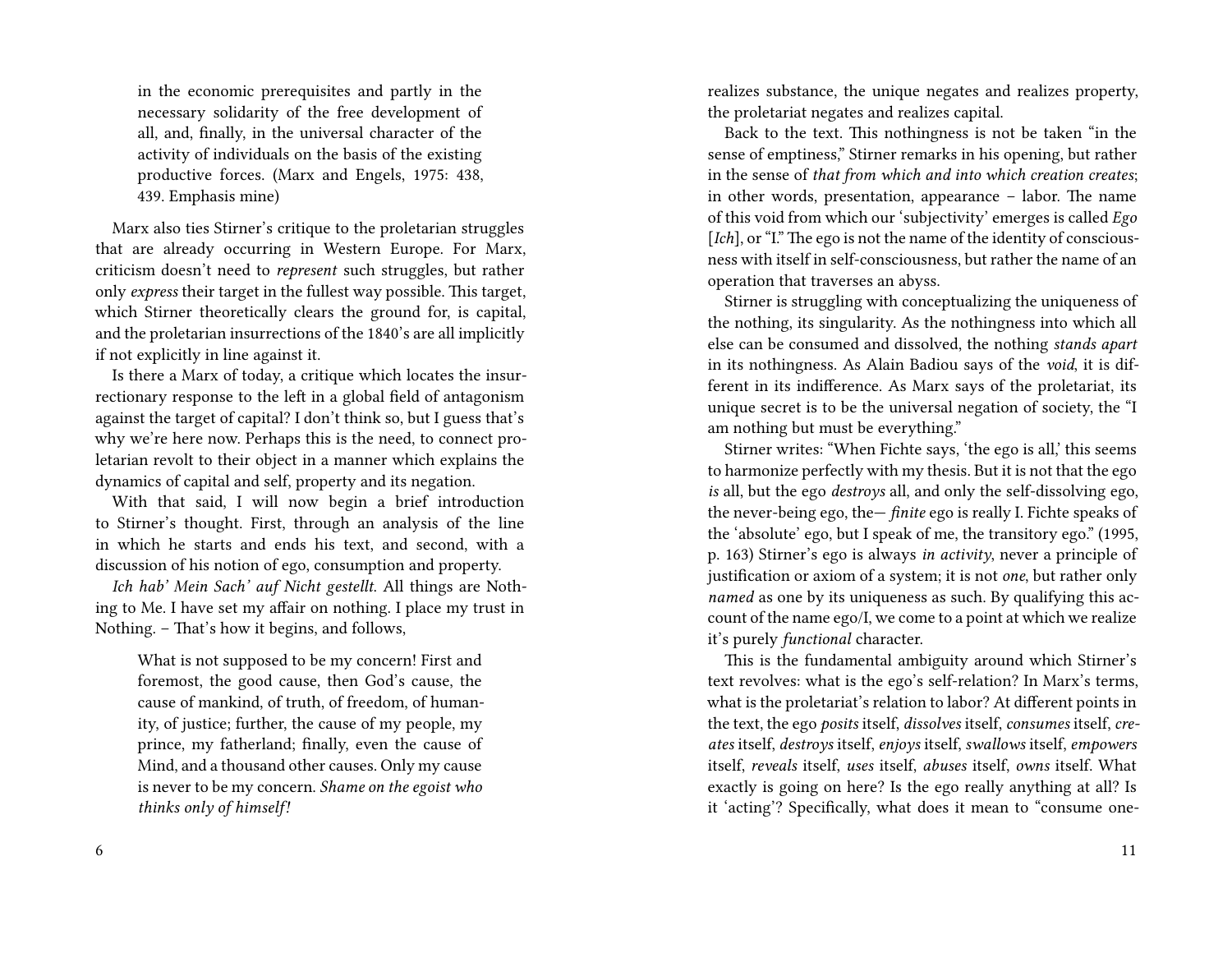In his *Nietzsche and Philosophy* (1969), Deleuze bestows high praise on Stirner for being the "dialectician who reveals nihilism as the truth of the dialectic." (Deleuze, 1983: p. 161) By becoming the *proprietor*, the owner, the ego consumes the dialectic itself into its own being, dissolving all ideas and objects into itself before they can escape again. This dissolution occurs in the ego, *as* the ego, for the ego too must be pure nothing so that it won't escape itself into something alienable. Deleuze writes: "The meaning of history and the dialectic together is not the realization of reason, freedom, or man as species, but nihilism, nothing but nihilism." (Deleuze, 1983: p. 161) If the dialectic is the correlate structure of the systematic logic of capital (a structure Marx outlines repeatedly in the *Grundrisse* and *Capital*), then what Stirner reveals for Marx is the nothingness of capital, its own particular nihilism. (We could cite Walter Benjamin with a similar insight, but that would take us too far afield.)

The difficulty we are coming across is that the nothingness of the ego which Stirner describes as the condition of the unique can be seen from a Marxian perspective as either a description of the essence of capital *or* a description of the essence of the proletariat – the class which has no particular qualities, but only the generic form of labor-power. How is this possible? Well, is it not so different a structure than Hegel's *Phenomenology of Spirit* or Marx's *Capital*? In the *Phenomenology*, the movement of Spirit can be seen either from the perspective of Substance or of Subject, and the "we" of the text is nothing but the mutual constitution of the two. In Marx's *Capital*, the structure of capitalism is seen from both the perspective of capital and labor, and capitalism is nothing but the mutually constitutive relation of the two. For Stirner, the movement is between the *ego* and its *own*, or better yet, the *unique* and its *properties*. Communism or Egoism is not the privileging of one side over the other, but the abolition of the separation between the two from within the negative potential of one. Subject negates and

…. and later….

I am not nothing in the sense of emptiness, but I am the creative nothing, the nothing out of which I myself as creator create everything. (Stirner, 1995: p. 5)

We'll come back to this.

Stirner steals his first line "All Things Are Nothing to Me" from the first line of an 1806 poem by Goethe called VANITAS! VANITATUM VANITAS! It goes like this:

My trust in nothing now is placed/All things are Nothing to me So in the world true joy I taste,

Then he who would be a comrade of mine Must rattle his glass, and in chorus combine, Over these dregs of wine.

I placed my trust in gold and wealth,

But then I lost all joy and health,

Both here and there the money roll'd, And when I had it here, behold, From there had fled the gold!

I placed my trust in women next, But there in truth was sorely vex'd,

The False another portion sought, The True with tediousness were fraught, The Best could not be bought.

My trust in travels then I placed, And left my native land in haste. But not a single thing seem'd good,